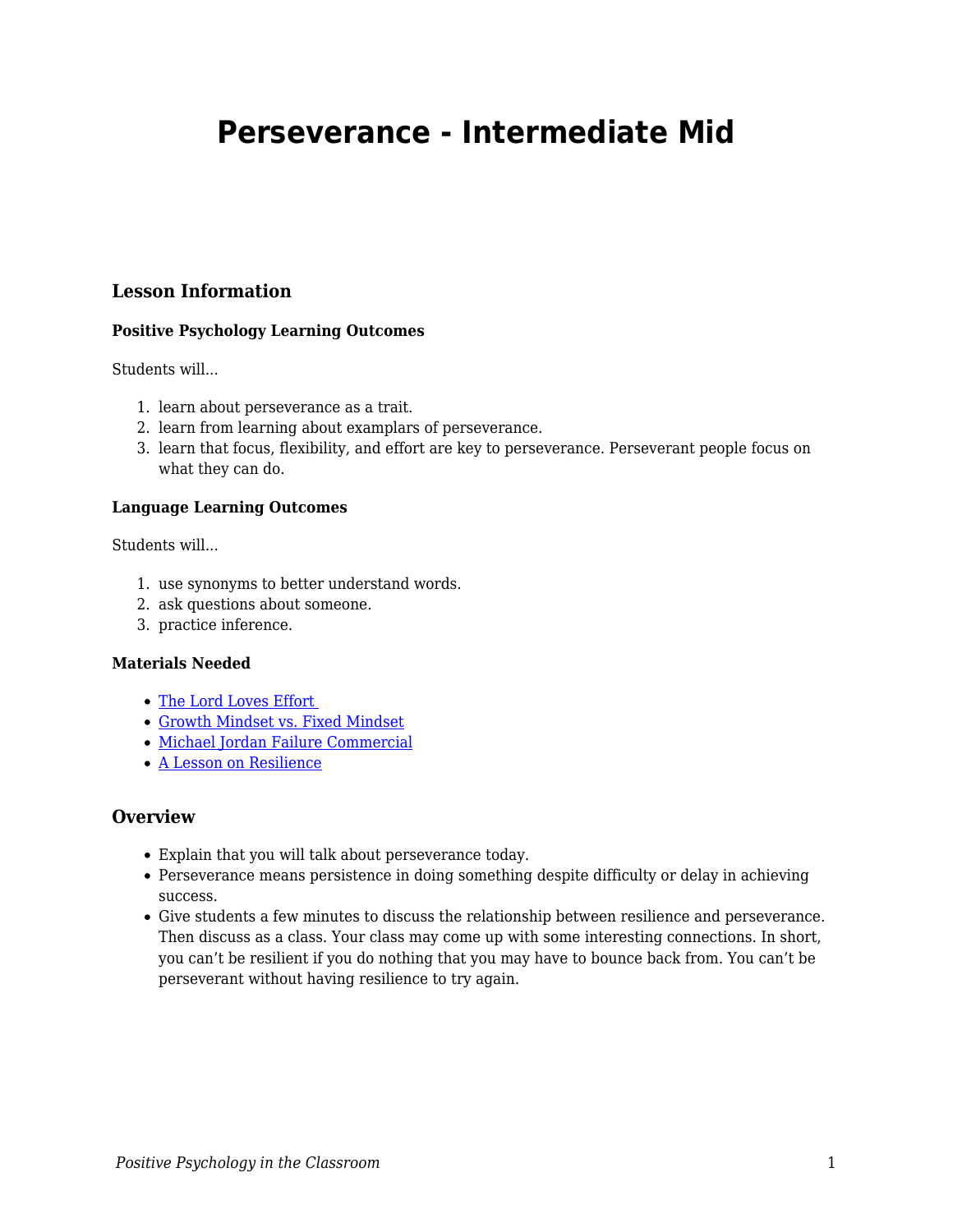# **Activate Background Knowledge**

Put the students in small groups. Ask them to discuss what they remember *resilience* means.

- Ask groups to share what they remembered and talked about.
- Show the video (They may have seen this in an earlier lesson.)

### [Learning from Failure](https://www.youtube.com/watch?v=MQx39z99_Js)

- What did the man do after he failed?
- What can you learn from that?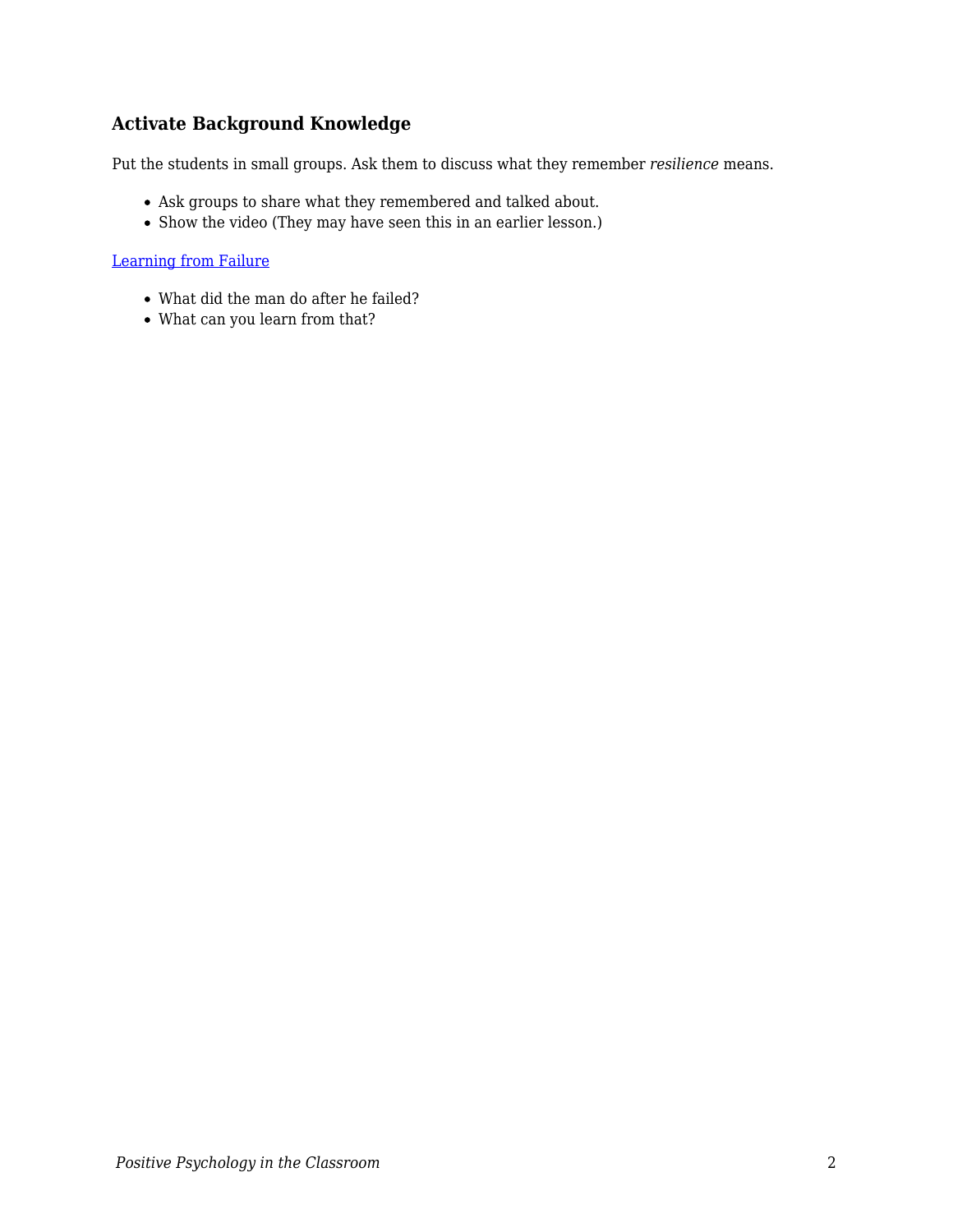# **Activity 1: Vocabulary**

The objective of this activity is to help the student associate traits with perseverance. Understanding synonyms can help understand the word better.

- Put the students in small groups of 3 or 4.
- Give the students 2-3 minutes to come up with as many words as possible that they might associate with perseverance. You may want to model this activity with a similar concept like Happiness or gratitude. (Happiness→happy, smile, laugh, unhappy, kindness, peace, contentment, etc. Gratitude→giving gratitude, thankful, grateful, thankfulness, people, relationships, etc.)
- Use a whiteboard, chalkboard, or projector. Make a list of the words or phrases they associate with perseverance. Words may include the following.
	- brave, bravery
	- courage, courageous
	- self-regulation, self-regulated
	- disciplined, discipline
	- honest
	- hopeful
	- determined
	- $\circ$  faith, faithful
	- zest
	- o persistence
	- persistent
	- $\circ$  relentless
	- $\circ$  goal
	- decision
	- $\circ$  resilience
	- diligence
	- $\circ$  dedication
	- $\circ$  tenacity
	- endurance
	- $\circ$  patience
	- o resolve
- You may want to introduce some of the words listed above.
- Talk about how these words are connected and how they might help you better understand the meaning of perseverance.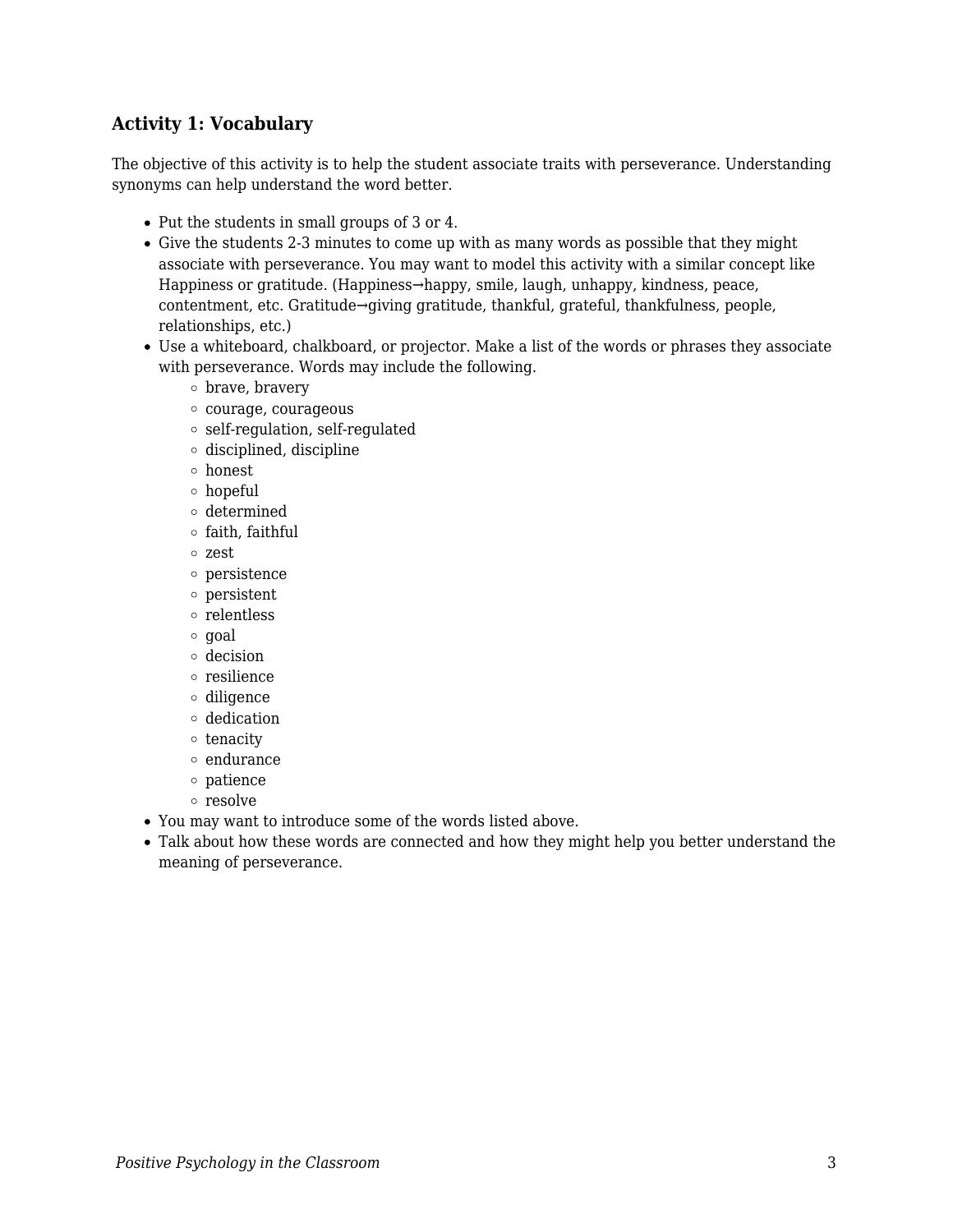# **Activity 2: Reading/Speaking**

Students will be completing an information gap activity. Before handing out the activity, give them instructions and model the task for the students.

## **Instructions**

- Each of you will be assigned a number.
- You will be given a handout with a list of famous individuals. The number you receive corresponds to the person you are going to learn about.
- Take 5 minutes to search for the person you are assigned to. For example, if the individual you have is *Albert Einstein*, search for *Albert Einstein failures* or *Albert Einstein perseverance*. (Teachers, you may want to demonstrate this.)
- In the two columns to the right of the name, you will write a note about what the failures were and what the success was.
- After five minutes of investigating, you will then have 5-10 minutes to ask your classmates about their assigned individual. You might ask questions like, "Who did you learn about? What were their failures or obstacles they overcame? What is the person known for today?" (Teachers, please model this conversation.)

[Perseverance and famous people.docx](https://s3-us-west-2.amazonaws.com/secure.notion-static.com/0cec5cf8-c1ca-4142-b5c9-847fb9a22715/Perseverance_and_famous_people.docx)

# **Activity 3: Speaking/Listening**

Perseverance requires focus, flexibility, and effort. These are all connected. We will explore these in detail.

## **Group Discussion on Focus**

What do perseverant people focus on?

(This might be a grammar opportunity. There is a difference between focus and focus on)

- In small groups have students discuss what they think the famous people focused on in reaching success. (2 minutes)
- Have the groups share with the class what they discussed. Drive the conversation to lead to something similar to this: Perseverant people focus on their goals and on their experience, not the failures. They learn from them and keep going. (Later we will talk about how they focus on effort.)

## **Listening Activity on Flexibility**

Students will watch a short video about fixed and growth mindset. The video may be difficult for intermediate learners and lower because of the accent and pace. You may want to slow the speed down, enable subtitles, or watch the video several times.

- Ask the students what they know about growth mindsets vs. fixed mindsets. You may simplify this by talking about growth vs. fixed.
- Tell students to listen for definitions of a growth mindset and a fixed mindset. Play only the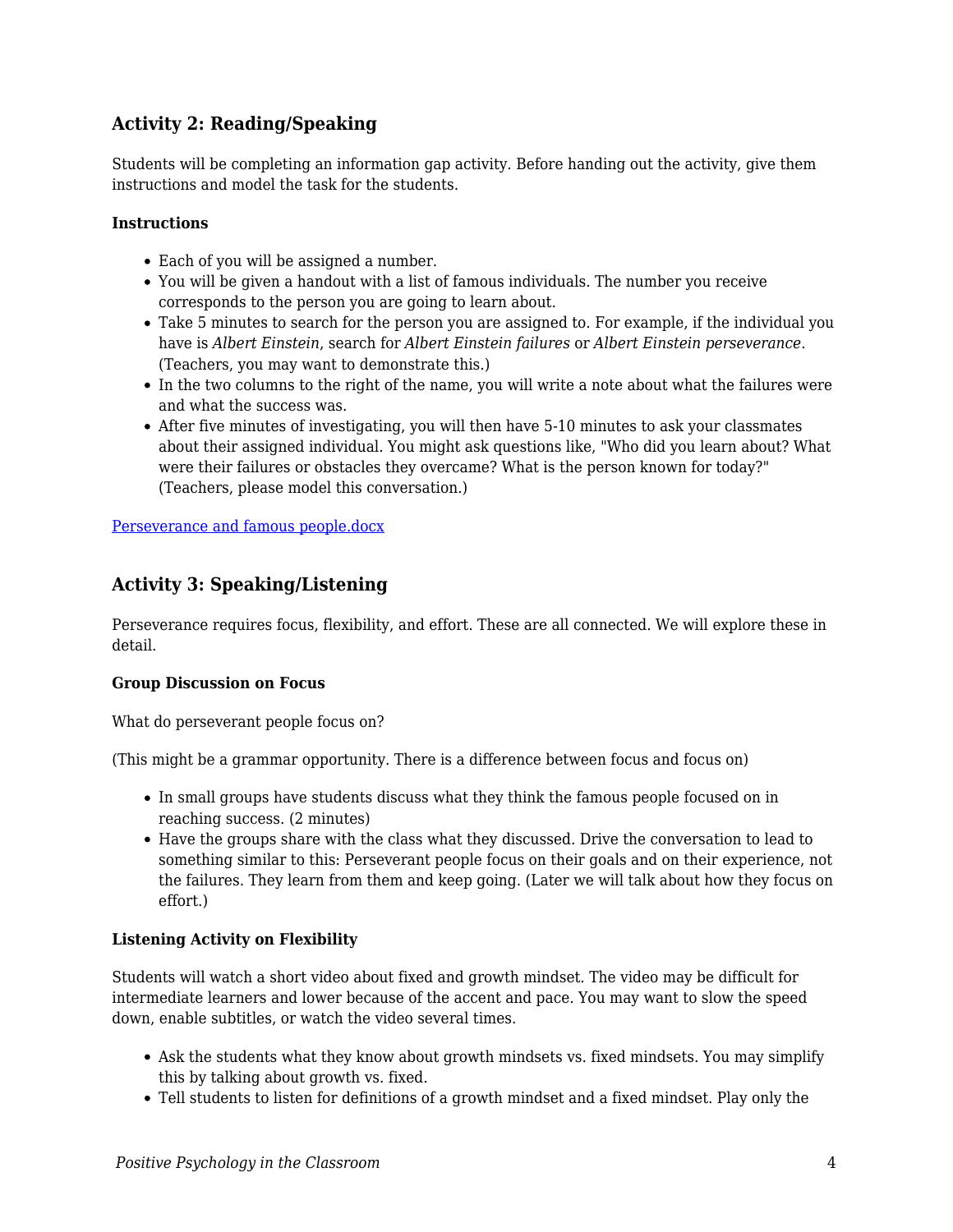first minute of the video.

#### [Growth Mindset vs. Fixed Mindset](https://www.youtube.com/watch?v=KUWn_TJTrnU)

- Have students discuss the definitions they heard in small groups.
- Review the definitions as a class. Focus on how perseverant people are flexible.

#### **Listening Activity on Effort #1**

As you talk about effort, you'll see that it is connected to the previous two principles.

- Tell students to look for connections between focus and effort and flexibility and effort.
- Skip to 1:30 in the above video.
- Ask students to listen to the examples of Jay and Anne. How are Jay and Anne different? How do they respond to failure?
- Watch the video until 3:20.
- Have students discuss what they heard in small groups.
- Discuss the concept as a class. Focus on how those with a growth mindset focus on effort.

#### **Listening Activity on Effort #2**

In this video, you will hear a few key principles regarding perseverance. They aren't explicitly stated so students will have to infer.

Talk to students about what it means to infer. Remind them that they use information within the context and background information. The background information or scaffolding here is the conversation during class around perseverance. Students will need to listen to the context to understand and pick out a few key principles.

#### [The Lord Loves Effort](https://www.youtube.com/watch?v=c7OhT6jsvZQ)

- In small groups, have students identify principles or information about perseverance.
- Now discuss these as a class. Here are some key statements or ideas:
	- The Lord loves Effort
	- Effort brings rewards
	- Yes, it takes effort, a lot of hard work, a lot of study, and there is never an end. That's good. It means we are always progressing.
- (In my thinking we see someone who focuses on the journey and effort more than on the outcome or goal, especially by saying it never ends.)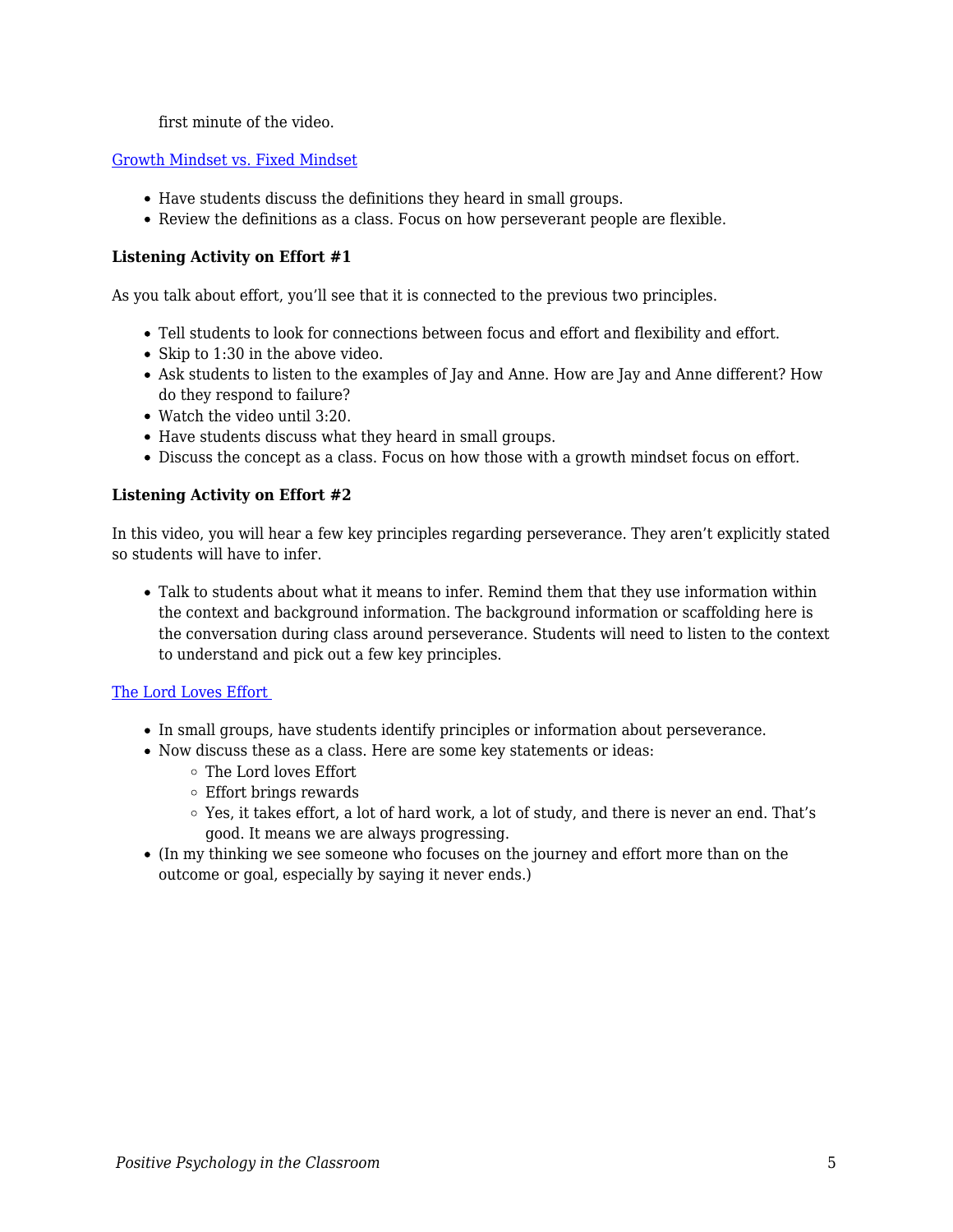# **Activity 4: Writing**

Right down one way you can focus on focus, flexibility, and or effort in reaching your goals.

You may want to share an example.

Example: When I am not meeting my weight loss goal,

I'll focus more on the effort I put forth. If I need to exert more effort, I can be flexible and find new ways to work hard.

Example: When I get a bad grade on an assessment, I can focus on the end goal of my education and the effort that I am putting forth. I can resolve to try hard and keep going.

# **Homework**

Have students write down two or three more baby steps they can accomplish to help them achieve their goals or overcome their challenges and complete at least one of them this week.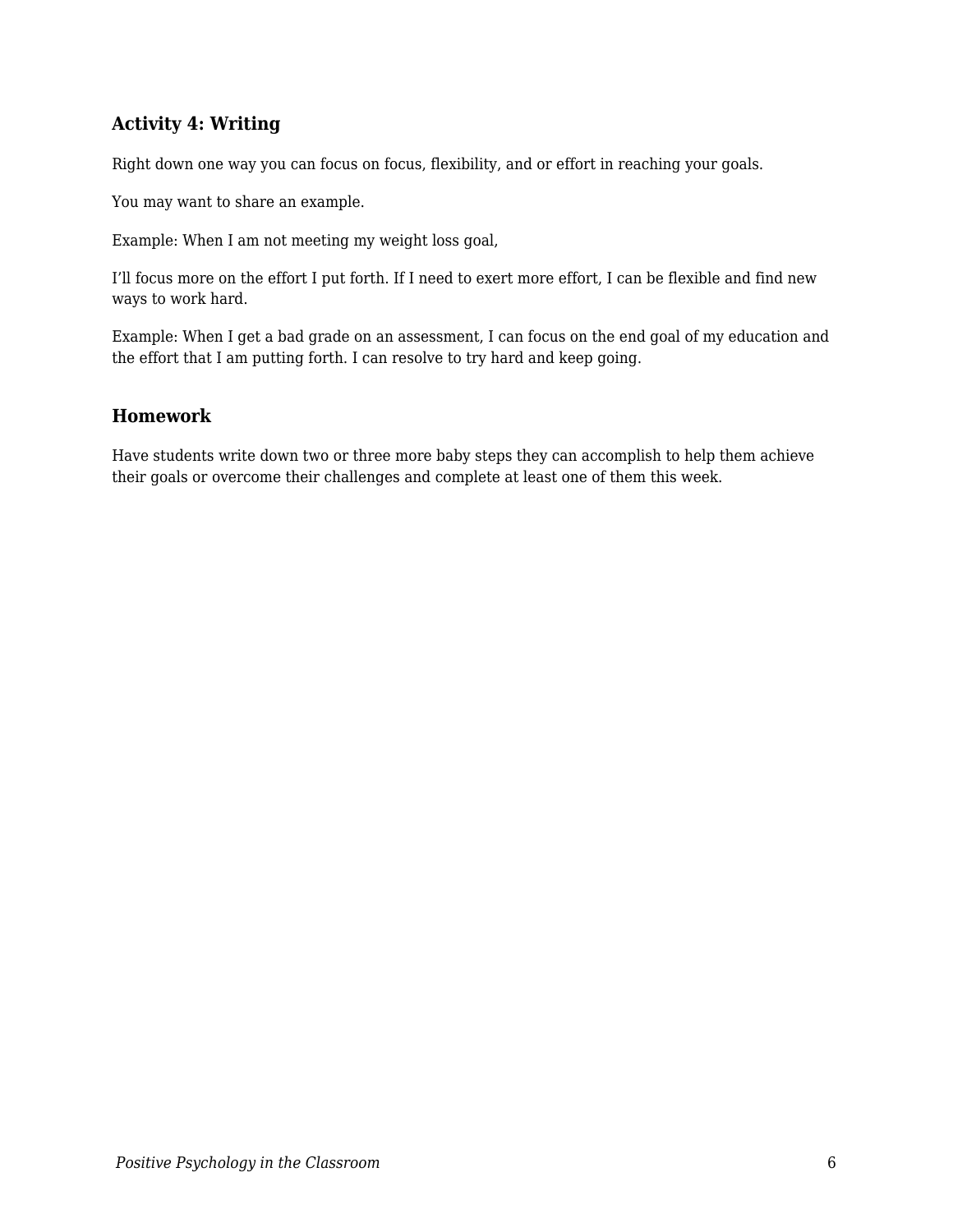# **Follow-Up**

## **Tuesday:**

Have students search the definition for the word grit. Come up with a class definition.

There's a common idiomatic phrase we use to say "push past your limits."

- How can pushing past your limits be positive?
- How can it also be negative?

If students cannot think of any negatives, use something simple such as sports as an example. Sometimes not giving up can be bad--i.e. There was a girl on a soccer team who has very bad pain in her shin muscles but she continued to play for a few weeks, and because of that she broke the shin bones and could not walk to six months.

#### **Wednesday:**

Follow-up with homework discussion:

Has anyone completed one of their baby steps yet? If yes, how was the experience? If no, why not? And when will you complete it this week?

#### **Thursday:**

Now that we've talked a lot about how to persevere in our own lives, it's time to think about how we can help others have grit and persevere.

- What can we do to help others persevere in their own goals?
- Do you have any strengths that can help them with their weaknesses?